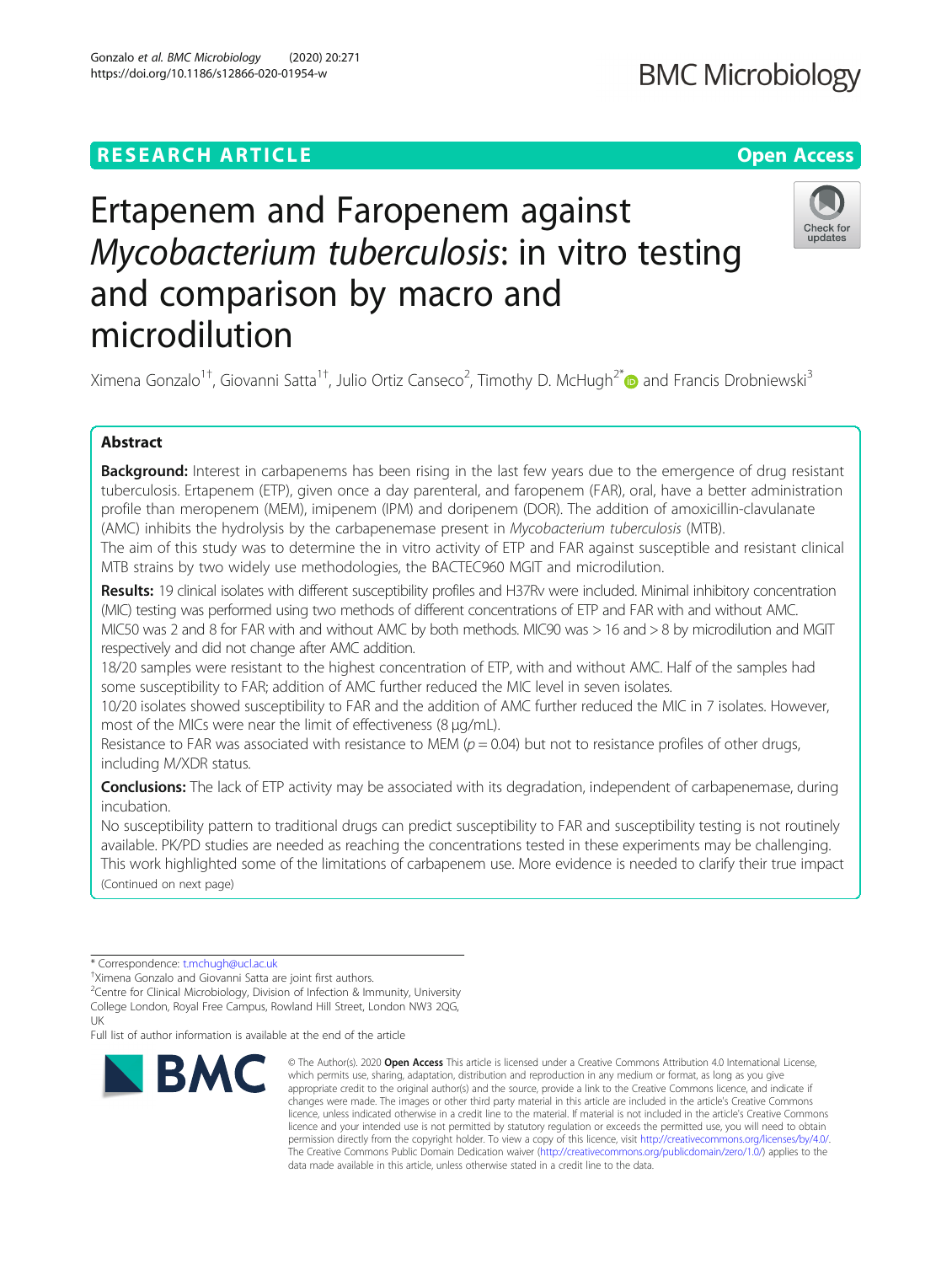### (Continued from previous page)

in TB treatment and outcome, considering the financial burden, complications and microbiota changes associated with their use.

Keywords: Ertapenem, Faropenem, Mycobacterium tuberculosis, MDR-TB, XDR-TB, In-vitro, Macrodilution, Microdilution

# Background

Carbapenems have been known to be effective against non-tuberculous mycobacteria since the early 1990s [[1](#page-5-0)] and act by inhibiting the L,D-transpeptidases [\[2](#page-5-0)]. However, inactivation by beta-lactamases, together with a highly effective and cheaper oral drug regimen for drug susceptible tuberculosis (TB), limited their use in treating TB. With the advent of drug resistant TB, especially multi drug and extremely drug resistant (MDR/XDR) forms, interest in carbapenems has increased based on preliminary in vitro results suggesting that they may be active at concentrations achievable in vivo and reports that suggest some carbapenems successfully contribute to cure [\[3](#page-5-0)] particularly for bacteria that are replicating [[4](#page-5-0)].

Ertapenem (ETP) and imipenem (IPM) had been reported as being the most efficient L,D transpeptidase inhibitors of *Mycobacterium tuberculosis* (MTB) [\[2\]](#page-5-0). Other studies showed that meropenem (MEM) was the most stable carbapenem in the presence of the chromosomally encoded blaC beta-lactamase [[5\]](#page-5-0) and that the addition of clavulanate, a beta-lactamase inhibitor, improved carbapenem activity, since this compound irreversibly inhibits the  $blaC$  enzyme present in MTB  $[6, 7]$  $[6, 7]$  $[6, 7]$  $[6, 7]$ . However, laboratory data on drug efficacy and specificity are variable, and a wide range of MICs for these drugs are reported [\[8](#page-5-0), [9\]](#page-5-0).

For many years, amoxicillin-clavulanate (AMC) has been considered a potentially useful anti-TB drug and classified by WHO as Group D (not part of the core MDR-TB regimen) [[10](#page-5-0)] but there was little data to support its use. Clavulanate is only available in the UK combined with either amoxicillin or ticarcillin, with the former being the only one available orally. The addition of AMC to MEM showed a synergistic effect against MTB strains at concentrations easily achievable in vivo [[8\]](#page-5-0). Unfortunately MEM requires intravenous administration three times a day and there remains the risk of carbapenem-resistance selection [[11\]](#page-5-0). Other carbapenems have a better administration profile: ETP is given intravenously once a day and faropenem (FAR) is available for oral administration [\[12,](#page-5-0) [13\]](#page-5-0).

FAR showed good killing activity in an ex vivo model of TB, using the laboratory strains Erdman and H37Rv [[14\]](#page-5-0). An additional advantage of this compound is that it is stable in the presence of the MTB  $BlaC$  enzyme, which means that it would remain active against those strains that become resistant to clavulanate [[15\]](#page-5-0). ETP has also been shown to be active in vitro. However, testing is challenging since it degrades quickly at  $37^{\circ}$ C [[16\]](#page-5-0).

Information regarding clinical use and outcomes in humans is starting to emerge, showing results suggestive of activity against MTB. The only observational study comparing imipenem/clavulanate- versus meropenem/ clavulanate-containing regimens in the treatment of MDR- and XDR-TB has suggested meropenem superiority and, currently, it is the carbapenem of choice when managing multi drug resistance [\[17\]](#page-6-0).

The aim of this study was to determine the in vitro activity of ETP and FAR against susceptible and resistant clinical MTB strains by two widely use methodologies.

The BACTEC960 MGIT system has several advantages over other methodologies, it is reliable for first and second line drug susceptibility testing, it offers automated incubation and reading and previous validation in numerous studies for the susceptibility testing of conventional and newer antimicrobials against MTB [\[18](#page-6-0)].

The microdilution method, on the other hand, is a flexible format that is widely used where MGIT is not available, in low throughput studies or in early stage drug development. For the same reasons and with the introduction of next generation sequencing (NGS) in the UK Mycobacterium Reference Services [[19](#page-6-0)] microdilution methods have increased in prominence. This approach has been in use for several years for drug susceptibility testing (DST) in non-tuberculous Mycobacteria [\[19](#page-6-0)]. It is cheap and does not require additional instruments and it is usually read manually.

# Results

The results of ETP and FAR testing (with and without AMC) are shown in Table [1](#page-3-0).

MIC50 was between 2 and 8 for FAR with and without clavulanate by both methods. MIC90 was  $> 16$  and  $> 8$ by microdilution and MGIT respectively and they did not change after the addition of clavulanic acid.

Eighteen out of twenty samples were resistant to the highest concentration of ETP tested, with and without AMC. Half of the samples tested had some degree of susceptibility to FAR and the addition of AMC further reduced the MIC level in six isolates.

Resistance or susceptibility to FAR was associated with resistance or susceptibility to meropenem ( $p = 0.04$ ) but not to resistance profiles to other drugs, including M/XDR status.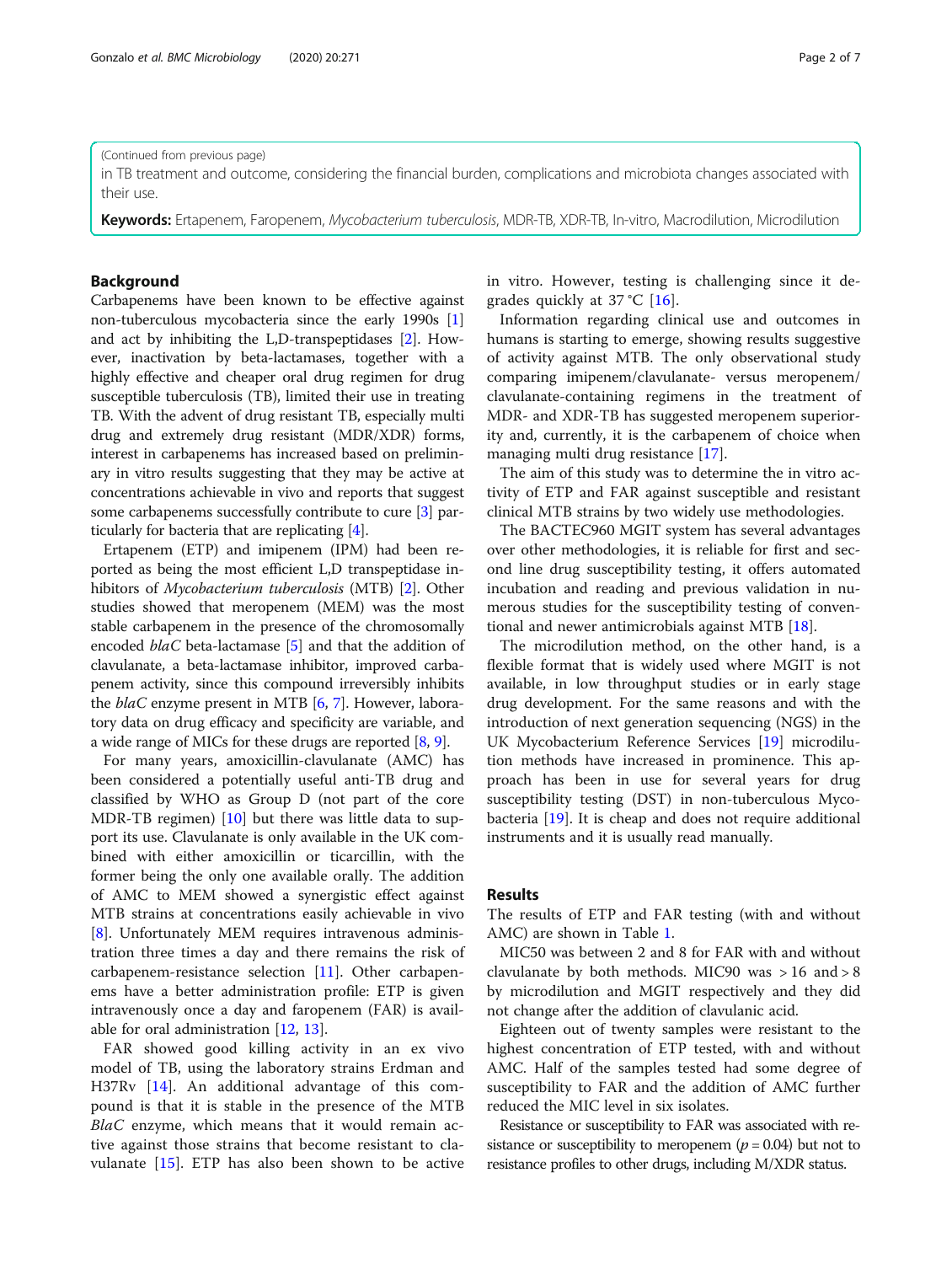# **Discussion**

There were differences in MICs obtained by the two methods used in this study. Generally, the microdilution method produced lower MICs. This may be associated with the differences in the methodologies.

ETP showed no activity against strains tested on the MGIT system (even against fully susceptible strains) and activity against 5 isolates in the microdilution model. The consistent lack of activity is likely to be an artefact associated with the reported phenomenon of ETP degradation in vitro [[16\]](#page-5-0). Given the slow replication of MTB, this leads to a challenging situation in testing where the antibiotic is possibly degraded before killing or inhibiting bacterial growth. This is highlighted by the difference in the two methods where a positive readout in the MGIT would typically be at 2 to 33 days [[20](#page-6-0)] whereas the microdilution method is after 7 days [\[21](#page-6-0)]. Some authors have also suggested the daily addition of antibiotics to this experimental set up [[22\]](#page-6-0) but this would hamper the evaluation of the dose tested and it would increase the risk of contamination as well as posing a repeated risk for the operator when working with M/XDR-TB. The addition of AMC did not translate into significant improvements in susceptibility. Although, ETP has been reported as useful in the treatment of TB previously as part of combination therapy, its role remains unclear [\[3,](#page-5-0) [23](#page-6-0)]. Previous laboratory studies reported the ETP MIC at 4 μg/mL [[3](#page-5-0)].

It is also important to further discuss the PK/PD of carbapenems when evaluating their efficacy. Carbapenems have a time-dependent mechanism of killing and exhibit a bacteriostatic effect when at least 20% of the exposure time is above the MIC. The bactericidal effect is achieved when the exposure time above the MIC is at least 40% [\[24\]](#page-6-0). A clinical study evaluating ETP pharmacokinetics in 12 patients with MDR or XDR TB found that the  $C_{\text{max}}$  was 127.5  $\mu$ g/mL and the half-life was 2.4 h [\[25](#page-6-0)]. Considering that ETP requires only one daily dose, the blood concentration should remain above the theoretical MIC of 4 μg/mL for at least 8 h and additional administrations may be required if clinical isolates have a higher MIC. Similar data on FAR are still lacking, including studies on the early bactericidal activity, but some clinical trials are currently ongoing [\[26](#page-6-0)].

Stability is not a problem for FAR as it is thermo-stable at 37 degrees [\[27\]](#page-6-0). Ten clinical isolates (out of 20) showed different degrees of susceptibility to FAR and the addition of AMC further reduced the MIC in 6 clinical isolates. This is in line with previous experiments with other carbapenems, in particular MEM [\[8](#page-5-0)]. However, most of the MICs were very close to  $8 \mu g/mL$ , which suggests we are reaching the limit of effectiveness. The current breakpoint for Gram positive bacteria is 2 μg/mL and 8 μg/mL for Gram negative microorganisms [\[28\]](#page-6-0).

FAR did show some limited activity (MIC of 4 or higher) in strains completely resistant to MEM (MIC of 32 or higher). However, the five isolates fully susceptible to first line antituberculous drugs were completely resistant at the highest concentration of FAR used. This highlights a major issue of unpredictability and explains its limited use in clinical practice as no susceptibility pattern to traditional drugs can predict susceptibility to FAR and susceptibility testing is not available. In addition, further studies are still needed to assess which antibiotic level is actually achievable in the blood (and in the lung parenchyma) after the oral administration of FAR as reaching the concentrations tested in these experiments may be challenging.

Limitations of our study include the limited number of strains used, the analysis of in vitro data and the focus on the synergistic effect with AMC only. Other authors have also proposed the use of rifampin to provide additional synergy to carbapenems in the treatment of MTB and M.abscessus [[29](#page-6-0)]. Further animal models or direct studies from patients with XDR strains may also be necessary to evaluate the real in vivo impact of complex treatment regimens including carbapenems on both the PK/PD of the drugs and their bactericidal effect.

The increasing global incidence of drug resistant TB demands additional therapeutic options. Although carbapenems are promising agents, this work has highlighted some of the limitations of their use. Information regarding clinical use and outcomes in humans is starting to emerge, showing results suggestive of activity against MTB. However, the contribution of the betalactam to the outcomes remains difficult to ascertain [[26,](#page-6-0) [27](#page-6-0)]. Current opinions suggest that until more evidence becomes available, these drugs should be considered companion drugs rather than effective anti-TB agents [\[28\]](#page-6-0), particularly in light of the administration route and higher cost associated to their use. Emergence of carbapenem resistance amongst gut microbiota is also an undesirable consequence of the use of these antibiotics and it is associated not only with the use of the drug but also with the duration of the exposure, that in the case of tuberculosis, is usually prolonged [[30](#page-6-0)]. More evidence is needed to clarify the true impact of carbapenems in both TB treatment and outcome and as well as the financial burden, complications and microbiota ecological changes associated with their use to justify their re-classification as effective anti-TB agents.

# Conclusions

The lack of ETP activity may be associated with its degradation during incubation and a significant level of resistance was found in our experiments.

FAR may represent a more promising option as half of the isolates showed susceptibility and the addition of AMC further reduced the MIC in 7 isolates. However, most of the MICs were near the limit of effectiveness (8 μg/mL).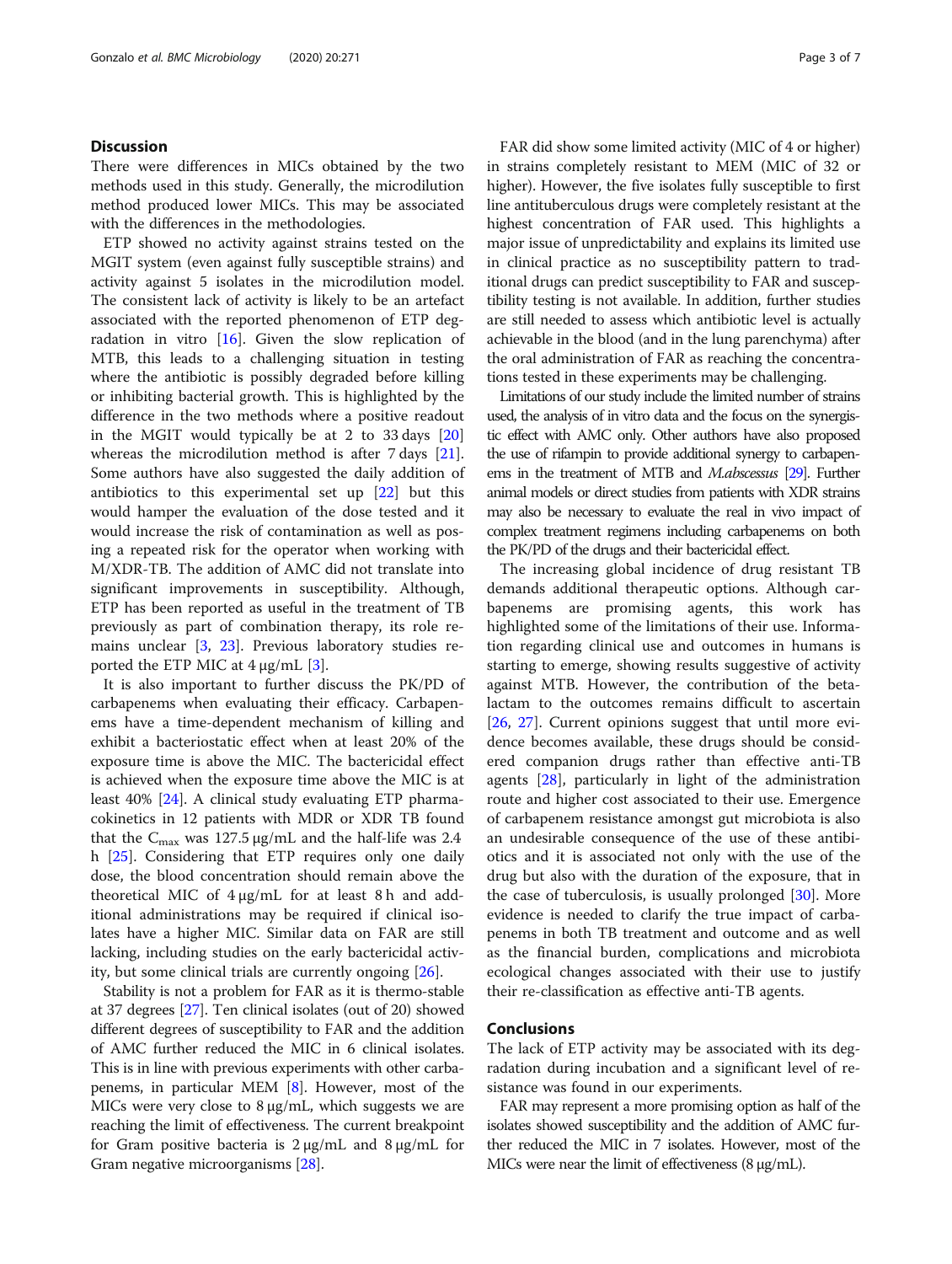| Strain   |                |                |                |                |                |             |                |             |
|----------|----------------|----------------|----------------|----------------|----------------|-------------|----------------|-------------|
| number   | Microdil       | <b>MGIT</b>    | Microdil       | <b>MGIT</b>    | Microdil       | <b>MGIT</b> | Microdil       | <b>MGIT</b> |
| $(n=20)$ | FAR            | FAR            | FAR+clav       | FAR+clav       | <b>ETP</b>     | <b>ETP</b>  | ETP+clav       | ETP+clav    |
| 11:156   | $\overline{2}$ | $\bf 8$        | $\overline{4}$ | $\overline{2}$ | $>32$          | $>16$       | $>32$          | $>16$       |
| 11:368   | $>16$          | >8             | $>16$          | >8             | $>32$          | $>16$       | $>32$          | $>16$       |
| 07:116   | $\overline{4}$ | $\overline{4}$ | $\overline{4}$ | $\mathbf 1$    | $>32$          | 16          | $>32$          | 16          |
| 11:191   | 8              | >8             | $\bf 8$        | >8             | $>32$          | $>16$       | $>32$          | $>16$       |
| 11:136   | $\bf 8$        | $\bf 8$        | $\bf 8$        | $\overline{4}$ | $>32$          | $>16$       | $>32$          | $>16$       |
| 03:013   | 8              | $\bf 8$        | 8              | $\overline{4}$ | $>32$          | $>16$       | $>32$          | $>16$       |
| 05:094   | $\overline{4}$ | $\overline{4}$ | 16             | $\overline{4}$ | $>32$          | $>16$       | $>32$          | $>16$       |
| 03:39    | 16             | $\bf 8$        | $\overline{4}$ | $\overline{4}$ | $>32$          | $>16$       | $>32$          | $>16$       |
| H37Rv    | $\overline{2}$ | >8             | $\overline{4}$ | >8             | $\bf 8$        | $>16$       | 16             | $>16$       |
| 04:18    | 0.5            | $\overline{4}$ | < 0.125        | $\overline{4}$ | $>32$          | $>16$       | $>32$          | $>16$       |
| 324      | $\overline{2}$ | >8             | 0.5            | >8             | 8              | $>16$       | 16             | $>16$       |
| 333      | $\overline{2}$ | >8             | 0.5            | >8             | 8              | $>16$       | $\overline{4}$ | $>16$       |
| 346      | $\mathbf 1$    | $\bf 8$        | 0.5            | 8              | $\overline{4}$ | $>16$       | 16             | $>16$       |
| 347      | $>16$          | >8             | $>16$          | $\bf 8$        | $>32$          | $>16$       | $>32$          | $>16$       |
| 401      | $>16$          | >8             | $>16$          | >8             | $>32$          | $>16$       | $>32$          | $>16$       |
| 408      | $>16$          | $\bf 8$        | $>16$          | 8              | $>32$          | $>16$       | $>32$          | $>16$       |
| 443      | $>16$          | >8             | $>16$          | >8             | $>32$          | $>16$       | $>32$          | $>16$       |
| 548      | $>16$          | >8             | $>16$          | >8             | $>32$          | $>16$       | $>32$          | $>16$       |
| 421      | $>16$          | >8             | $>16$          | >8             | $>32$          | $>16$       | $>32$          | $>16$       |
| 433      | 0.25           | >8             | < 0.125        | >8             | $\overline{2}$ | $>16$       | $\mathbf 1$    | $>16$       |
|          |                |                |                |                |                |             |                |             |

<span id="page-3-0"></span>Table 1 MICs of the isolates against FAR and ETP with and without AMC.

Concentrations are expressed in mg/L. Clavulanate was used at a fixed concentration of 2.5 mg/L. FAR Faropenem, ETP Ertapenem, clav Clavulanate, microdil Microdilution, MGIT Mycobacterium Growth Incubator Tube. LJ Lowenstein Jensen. Green shading: concentrations achievable in vivo; orange shading: concentrations above those achievable in vivo with current dosing recommendations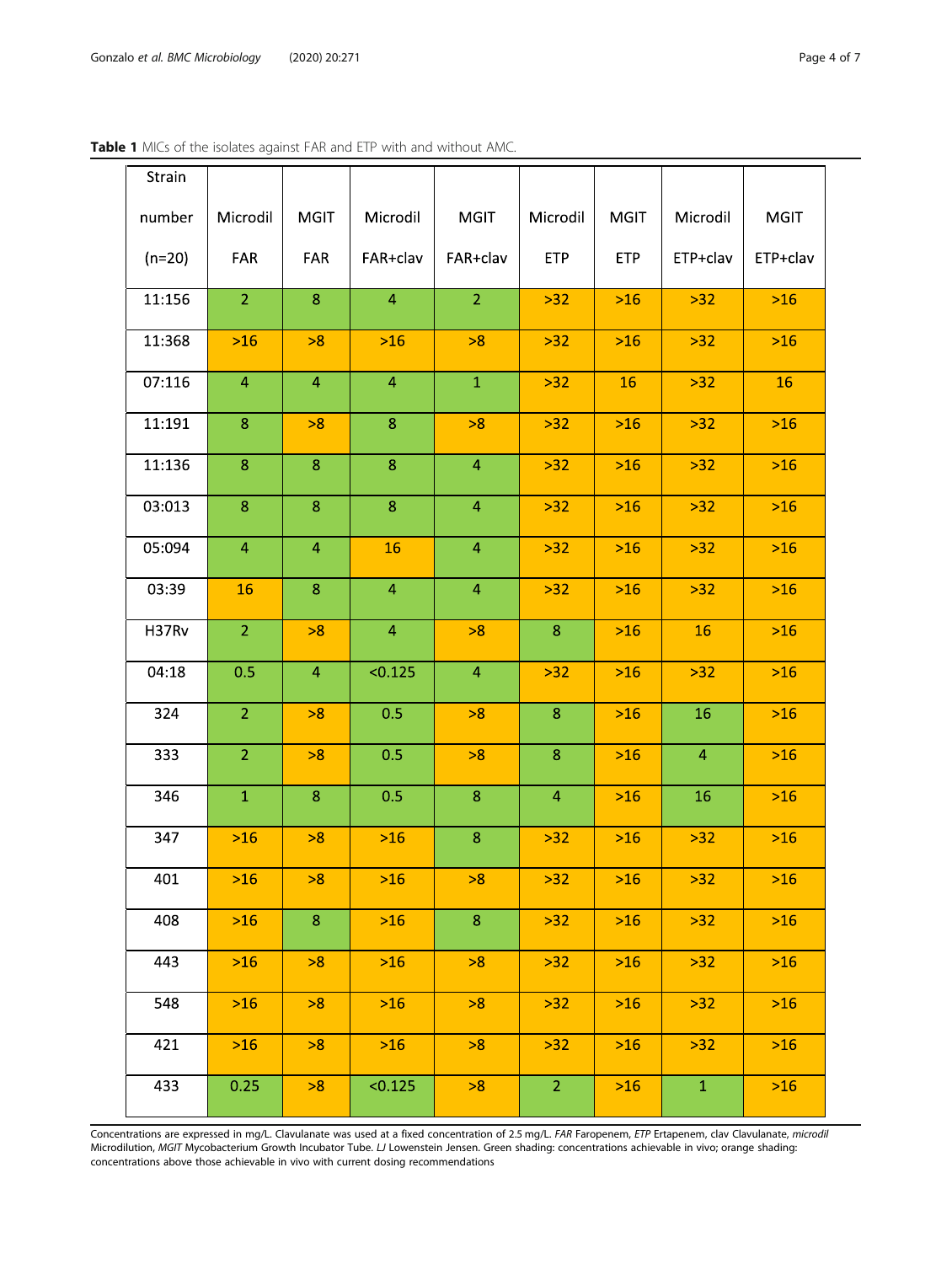| Strain | Phenotypical resistance profile | Meropenem<br>clavulanate<br>MIC (µg/ml) | Notes                    |  |
|--------|---------------------------------|-----------------------------------------|--------------------------|--|
| 03:013 | $\mathsf S$                     | 32                                      | MonoR                    |  |
| 03:039 | H                               | 16                                      | MonoR                    |  |
| 04:018 | H, R, clari, ethi               | Failed                                  | <b>MDR</b>               |  |
| 05:094 | Fully susceptible               | $\,8\,$                                 |                          |  |
| 07:116 | H, ethi                         | $\overline{4}$                          | PolyR                    |  |
| 11:136 | S, H, R                         | > 32                                    | <b>MDR</b>               |  |
| 11:156 | S, H, R                         | $\overline{4}$                          | <b>MDR</b>               |  |
| 11:191 | $\boldsymbol{\mathsf{H}}$       | 16                                      | MonoR                    |  |
| 11:368 | S, H, R                         | > 32                                    | <b>MDR</b>               |  |
| 324    | Fully susceptible               | $\,8\,$                                 |                          |  |
| 333    | S, H, R                         | $\overline{2}$                          | <b>MDR</b>               |  |
| 346    | S,H,R                           | $\overline{2}$                          | <b>MDR</b>               |  |
| 347    | Fully susceptible               | > 32                                    |                          |  |
| 401    | H, R                            | > 32                                    | <b>MDR</b>               |  |
| 408    | S, H, R                         | > 32                                    | <b>MDR</b>               |  |
| 443    | Fully susceptible               | > 32                                    |                          |  |
| 548    | $N/A^*$                         | > 32                                    | <b>XDR</b>               |  |
| 421    | S, H, R, EMB, CAP, Moxi         | > 32                                    | <b>XDR</b>               |  |
| 433    | S, H, R, EMB, PYR, CAP, Moxi    | $\,8\,$                                 | <b>XDR</b>               |  |
| H37Rv  | Fully susceptible               | $\overline{2}$                          | Control reference strain |  |

Table 2 List of Mycobacterium tuberculosis isolates tested against ertapenem and faropenem

MDR Multi-Drug resistant; XDR Extensively drug resistance; MonoR Resistant to one drug only; PolyR Resistant to more than one drug other than H/R. The resistance profile is shown in the second column, with a variety of fully susceptible, MonoR, MDR and XDR samples (S Streptomycin, H Isoniazid, R Rifampicin, Clari Clarithromycin, Ethi Ethionamide, EMB Ethambutol, CAP=Capreomycin, Moxi = Moxifloxacin, PYR = Pyrazinamide). The MIC against Meropenem/clavulanate is also shown

No susceptibility pattern to traditional drugs can predict susceptibility to FAR and susceptibility testing is not routinely available. PK/PD studies are needed as reaching the concentrations tested in these experiments may be challenging.

This work highlighted some of the limitations of carbapenem use. More evidence is needed to clarify their true impact in TB treatment and outcome, considering the financial burden, complications and microbiota changes associated with their use.

# Methods

# Selection of isolates

Twenty isolates in total (9 UK clinical isolates, 10 Russian clinical isolates plus H37Rv) were tested including drug susceptible, MDRTB and XDRTB. A full profile of the strains' susceptibility, including meropenem, can be found in Table 2.

# Susceptibility testing

# BACTEC960 MGIT system

Minimal inhibitory concentration testing was performed using the MGIT  $[18]$  $[18]$  $[18]$ . Four different concentrations of

ETP and FAR were tested with and without the addition of AMC. These concentrations were selected based on previous pharmacokinetics/pharmacodynamics (PK/PD) data [[12,](#page-5-0) [31\]](#page-6-0). All drugs were from Sigma-Aldrich (Dorset, UK) as either sodium (ertapenem/faropenem) or potassium (amoxicillin/clavulanate) salts and diluted in sterile water. The AMC potassium powder comes in a ratio of 2:1 and it was diluted to reach a final concentration of clavulanate of 2.5 μg/ml. A summary of the different concentrations used is provided in Table [3](#page-5-0).

# Microdilution

Microdilution testing was performed as previously described [[21](#page-6-0)]. Briefly, 8 different concentrations of ERT and FAR were tested with and without the addition of AMC in microtiter plates, in Middlebrook 7H9 broth to a final volume of 100 μL. All the drugs were from Sigma-Aldrich (Dorset, UK). ERT and FAR were diluted in a mix of DMSO and distilled water and AMC were diluted in distilled water. A summary of the different concentrations used is provided in Table [3.](#page-5-0)

The concentrations tested were chosen based on previously published PK/PD data and the level of antibiotic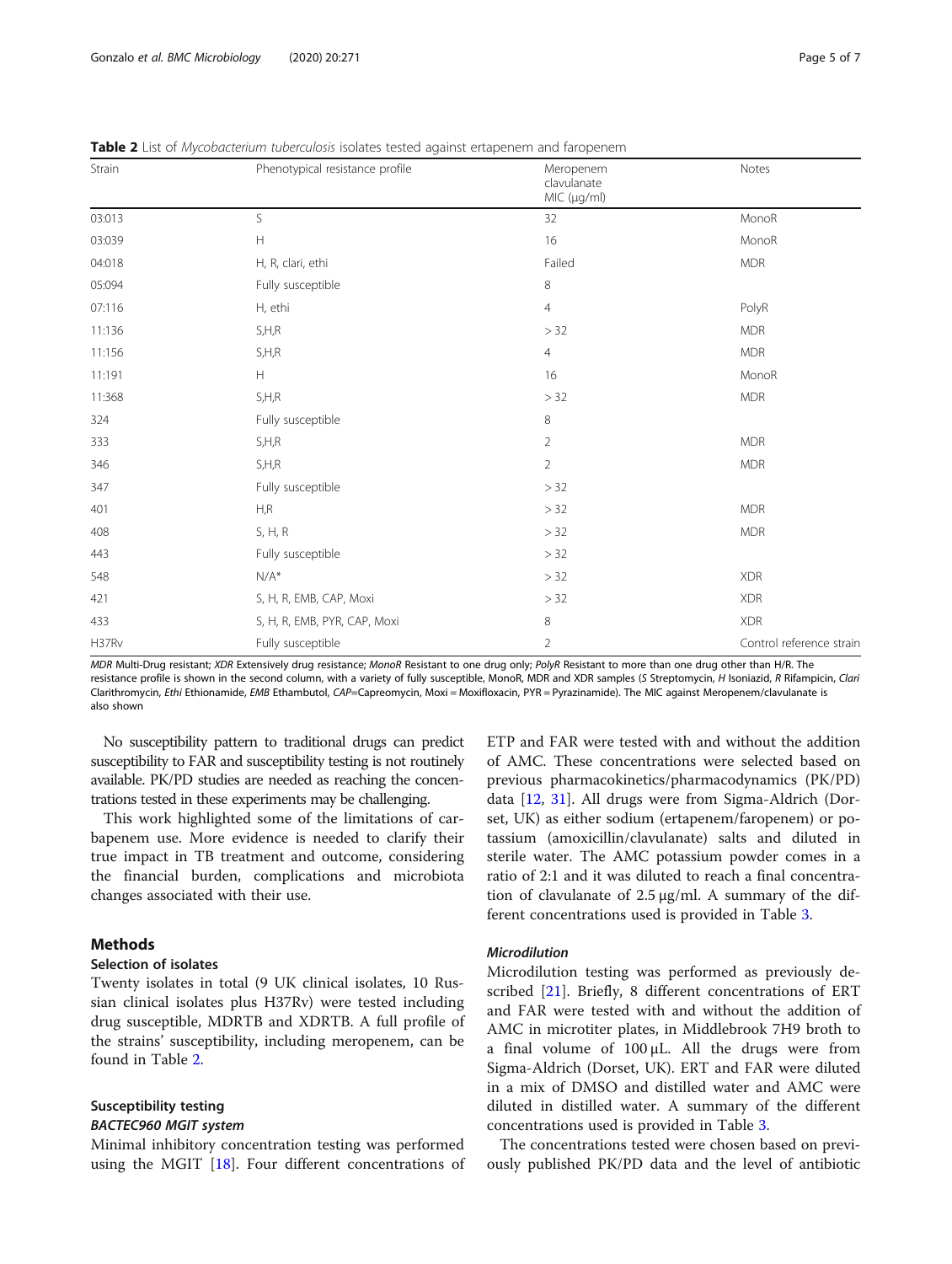|                                 | Ertapenem                                   | Ertapenem<br>Clavulanate                                           | Faropenem       | Faropenem Clavulanate                                                                                 |
|---------------------------------|---------------------------------------------|--------------------------------------------------------------------|-----------------|-------------------------------------------------------------------------------------------------------|
|                                 | µg/mL                                       | $\mu q/mL$                                                         | $\mu q/mL$      | $\mu$ g/mL                                                                                            |
| <b>BACTEC960 MGIT</b><br>system | $16 - 8 - 4 - 2$                            | $16 - 8 - 4 - 2$<br>(+ 2.5 Clavulanate each)                       | $8 - 4 - 2 - 1$ | $8 - 4 - 2 - 1$<br>(+2.5 Clavulanate each)                                                            |
| <b>Microdilution</b>            | $0.25 - 0.5 - 1 - 2 - 4 - 8 -$<br>$16 - 32$ | $0.25 - 0.5 - 1 - 2 - 4 - 8 - 16 - 32$ (+ 2.5<br>Clavulanate each) | $8 - 16$        | $0.125 - 0.25 - 0.5 - 1 - 2 - 4 - 0.125 - 0.25 - 0.5 - 1 - 2 - 4 - 8 - 16 + 2.5$<br>Clavulanate each) |

# <span id="page-5-0"></span>Table 3 Concentrations of ertapenem and faropenem tested

Different concentrations of ETP and FAR were tested with and without the addition of AMC (2.5 μg/ml)

achievable in the blood with the currently licensed dosing regimens [12, [31](#page-6-0)].

# **Controls**

The reference strain H37Rv was used as a control strain. Growth controls without the addition of any drug were used in the MGIT testing as per manufacturer instructions. Positive (H37Rv without any drug) and negative (7H9 broth with no bacteria) controls were used in the microdilution method.

#### Abbreviations

MEM: Meropenem; ETP: Ertapenem; FAR: Faropenem; AMC: Amoxicillinclavulanate; S: Streptomycin; H: Isoniazid; R: Rifampicin; Clari: Clarithromycin; Ethi: Ethionamide; EMB: Ethambutol; CAP: Capreomycin; Moxi: Moxifloxacin; PYR: Pyrazinamide; Tuberculosis: TB; MTB: Mycobacterium tuberculosis; MDR: Multi drug resistant; XDR: Extremely drug resistant; MIC: Minimum inhibitory concentration; MGIT: Mycobacterium growth incubator tube; PK/ PD: Pharmacokinetics/pharmacodynamics

### Acknowledgements

The authors wish to thank Ms. Agnieszka Broda for her cooperation and support in the logistics required to perform the experiments.

#### Authors' contributions

XG and GS have equally contributed as joint first authors. GS, TMcH, XG & FD conceived and designed the study. GS, XG & JOC performed the microbiological assays. All authors contributed to the analysis of data and preparation of the manuscript. The author (s) read and approved the final manuscript.

#### Funding

All this work was funded internally with departmental budgets and was independent of the study design and delivery.

#### Availability of data and materials

Are available on request to the corresponding author TMcH.

#### Ethics approval and consent to participate

Not applicable.

# Consent for publication

Not applicable.

#### Competing interests

The authors have no competing interests to declare.

#### Author details

<sup>1</sup>Department of Infectious Diseases, Section Adult Infectious Diseases, Imperial College London, 8th Floor, Commonwealth Building, Hammersmith Campus, Du Cane Rd, Shepherd's Bush, London W12 0HS, United Kingdom. <sup>2</sup> Centre for Clinical Microbiology, Division of Infection & Immunity, University College London, Royal Free Campus, Rowland Hill Street, London NW3 2QG, UK. <sup>3</sup> Imperial College London, Department of Infectious Diseases, Section Adult Infectious Diseases, Imperial College London, 8th Floor,

Commonwealth Building, Hammersmith Campus, Du Cane Rd, Shepherd's Bush, London W12 0HS, United Kingdom.

## Received: 31 May 2020 Accepted: 20 August 2020 Published online: 31 August 2020

#### References

- 1. Yew WW, Kwan SY, Wong PC, Lee J. Ofloxacin and imipenem in the treatment of Mycobacterium fortuitum and Mycobacterium chelonae lung infections. Tubercle. 1990;71(2):131–3.
- 2. Cordillot M, Dubee V, Triboulet S, Dubost L, Marie A, Hugonnet JE, et al. In Vitro Cross-Linking of Mycobacterium tuberculosis Peptidoglycan by L,D-Transpeptidases and Inactivation of These Enzymes by Carbapenems. Antimicrob Agents Chemother. 2013;57(12):5940–5.
- 3. Veziris N, Truffot C, Mainardi JL, Jarlier V. Activity of carbapenems combined with clavulanate against murine tuberculosis. Antimicrob Agents Chemother. 2011;55(6):2597–600.
- 4. Aldridge BB, Fernandez-Suarez M, Heller D, Ambravaneswaran V, Irimia D, Toner M, et al. Asymmetry and aging of mycobacterial cells Lead to variable growth and antibiotic susceptibility. Science. 2012;335(6064):100–4.
- 5. England K, Boshoff HIM, Arora K, Weiner D, Dayao E, Schimel D, et al. Meropenem-Clavulanic acid shows activity against Mycobacterium tuberculosis in vivo. Antimicrob Agents Chemother. 2012;56(6):3384–7.
- 6. Hugonnet JE, Tremblay LW, Boshoff HI, Barry CE 3rd, Blanchard JS. Meropenem-clavulanate is effective against extensively drug-resistant Mycobacterium tuberculosis. Science. 2009;323(5918):1215–8.
- 7. Dubee V, Triboulet S, Mainardi JL, Etheve-Quelquejeu M, Gutmann L, Marie A, et al. Inactivation of Mycobacterium tuberculosis L,D-Transpeptidase Ldt (Mt1) by Carbapenems and Cephalosporins. Antimicrob Agents Chemother. 2012;56(8):4189–95.
- 8. Gonzalo X, Drobniewski F. Is there a place for beta-lactams in the treatment of multidrug-resistant/extensively drug-resistant tuberculosis? Synergy between meropenem and amoxicillin/clavulanate. J Antimicrob Chemother. 2013;68(2):366–9.
- Jaganath D, Lamichhane G, Shah M. Carbapenems against Mycobacterium tuberculosis: a review of the evidence. Int J Tuberc Lung Dis. 2016;20(11): 1436–47.
- 10. World Health Organization. Technical Report on critical concentrations for drug susceptibility testing ofmedicines used in the treatment of drugresistant tuberculosis. Geneva: WHO; 2018.
- 11. McLaughlin M, Advincula MR, Malczynski M, Qi C, Bolon M, Scheetz MH. Correlations of antibiotic use and carbapenem resistance in enterobacteriaceae. Antimicrob Agents Chemother. 2013;57(10):5131–3.
- 12. Schurek KN, Wiebe R, Karlowsky JA, Rubinstein E, Hoban DJ, Zhanel GG. Faropenem: review of a new oral penem. Expert Rev Anti-Infect Ther. 2007; 5(2):185–98.
- 13. Committee JF. British National Formulary. 71st ed ed. London: BMJ Group and Pharmaceutical Press; 2016.
- 14. Dhar N, Dubee V, Ballell L, Cuinet G, Hugonnet JE, Signorino-Gelo F, et al. Rapid cytolysis of Mycobacterium tuberculosis by faropenem, an orally bioavailable beta-lactam antibiotic. Antimicrob Agents Chemother. 2015; 59(2):1308–19.
- 15. Soroka D. Li de la sierra-Gallay I, Dubee V, Triboulet S, van Tilbeurgh H, Compain F, et al. hydrolysis of clavulanate by Mycobacterium tuberculosis beta-lactamase BlaC harboring a canonical SDN motif. Antimicrob Agents Chemother. 2015;59(9):5714–20.
- 16. Srivastava S, van Rijn SP, Wessels AM, Alffenaar JW, Gumbo T. Susceptibility testing of antibiotics that degrade faster than the doubling time of slow-